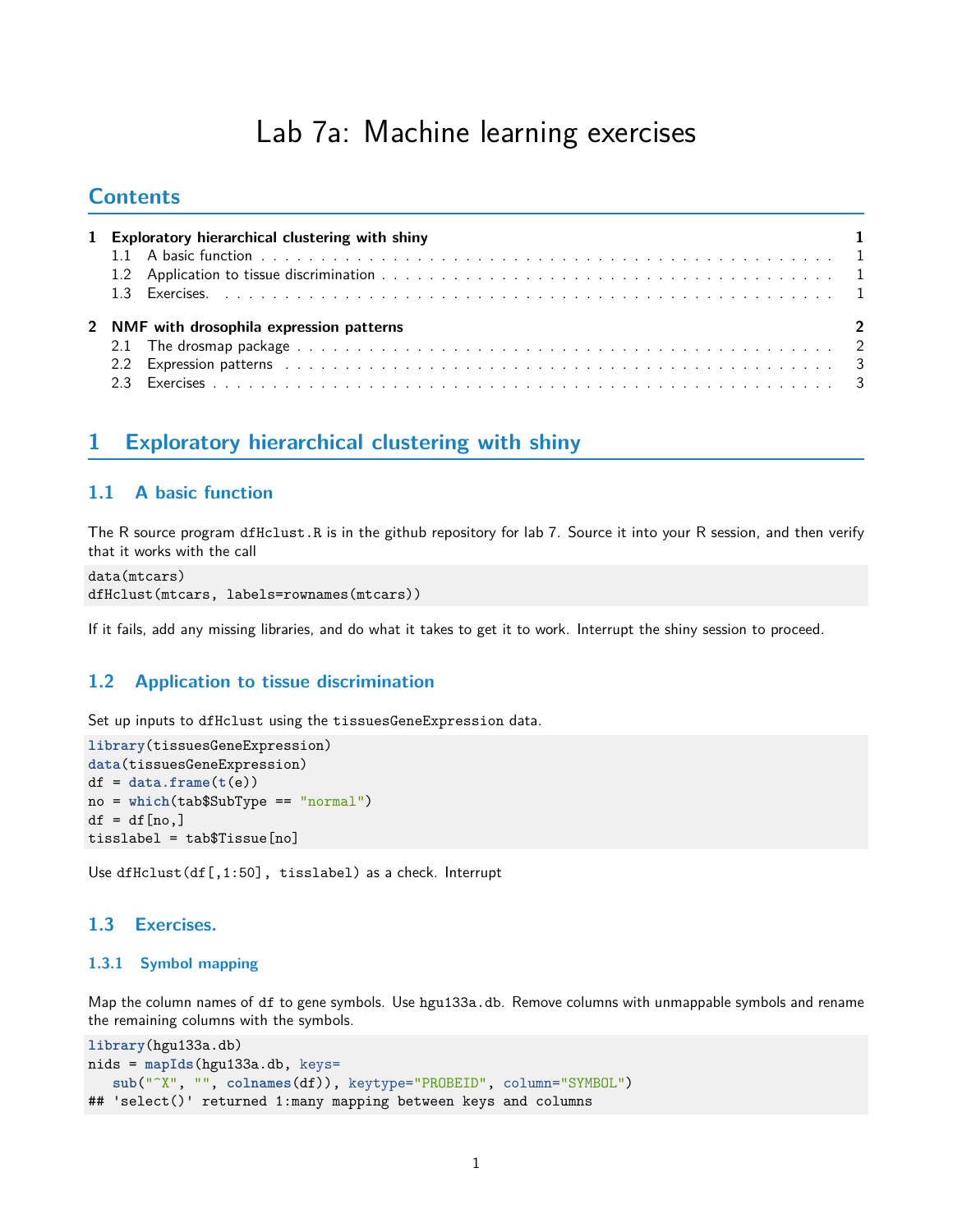```
bad = which(is.na(nids))
if (length(bad)>0) {
  df = df[, -bad]nids = nids[-bad]colnames(df) = nids
  }
dim(df)
## [1] 85 21112
```
Interrupt the shiny session and use the new df as input. Note that the clustering is based on three genes by default. Other default choices for the clustering are - the object:object distance used - the agglomeration algorithm - the height at which the tree is cut to define clusters

Shift the view to the silhouette plot. With the default settings, the average silhouette value for five clusters is 0.35.

Increase the height for cut value to 8. How many clusters are declared, and what is the average silhouette value?

Add the gene CCL5 to the feature set used for clustering. Now how many clusters are declared?

Interrupt the shiny session to proceed.

#### **1.3.2 Alphabetizing the selection options**

Modify df so that the column names are in alphabetical order. Use dfHclust(df[,1:50], tisslabel) for the new ordering. What is the average silhouette value for the default choices of dfHclust settings?

Change the clustering method to ward.D2. What is the new average silhouette value?

Interrupt the shiny session to proceed.

#### **1.3.3 Clustering with a gene set**

We have used an arbitrary selection of genes for these illustrations. Consider the idea that steady-state expression pattern of genes that are used to perform splicing is important for tissue differentiation. We can get a list of relevant genes on the hgu133a array as follows.

```
# using GO.db
           GOID TERM
22097 GO:0045292 mRNA cis splicing, via spliceosome
splg = select(hgu133a.db, keys="GO:0045292", keytype="GO", columns="SYMBOL")
## 'select()' returned 1:many mapping between keys and columns
tokeep = intersect(splg$SYMBOL, colnames(df))
dfsp = df[, tokeep]
```
You should have 7 genes available after these operations. Use dfsp with dfHclust, and select all genes for clustering. As you add spliceosome-annotated genes into the clustering, does the appearance of the clustering tree improve?

## <span id="page-1-0"></span>**2 NMF with drosophila expression patterns**

## <span id="page-1-1"></span>**2.1 The drosmap package**

Install and attach the drosmap package. This is a simple repackaging of code and data provided at [BDGP.](http://insitu.fruitfly.org/insitu-pp/prinPatCode.zip)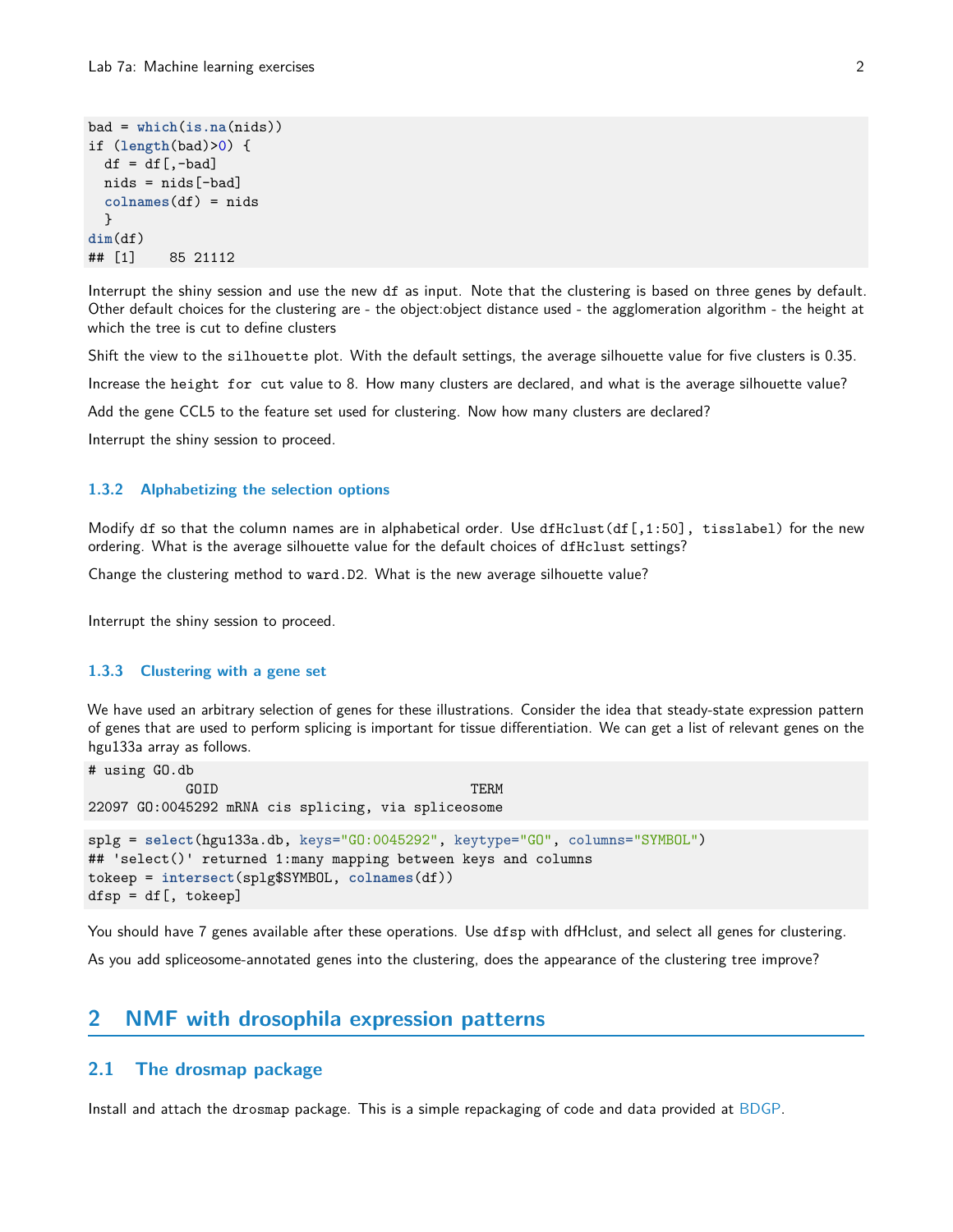```
library(BiocInstaller)
biocLite("vjcitn/drosmap")
library(drosmap)
```
## <span id="page-2-0"></span>**2.2 Expression patterns**

A data.frame of spatially recorded gene expression patterns derived from blastocyst samples is available. We'll display some examples.

```
library(drosmap)
data(expressionPatterns)
data(template)
imageBatchDisplay(expressionPatterns[,1:12],
  nrow=3, ncol=4, template=template[,-1])
```


## <span id="page-2-1"></span>**2.3 Exercises**

### **2.3.1 Comparing non-negative matrix factorizations of the expression pattern matrix**

We'll reduce the data matrix (for convenience) to 701 unique genes

```
data(uniqueGenes)
uex = expressionPatterns[,uniqueGenes]
```
We'll begin with a factorization using a basis of rank 10.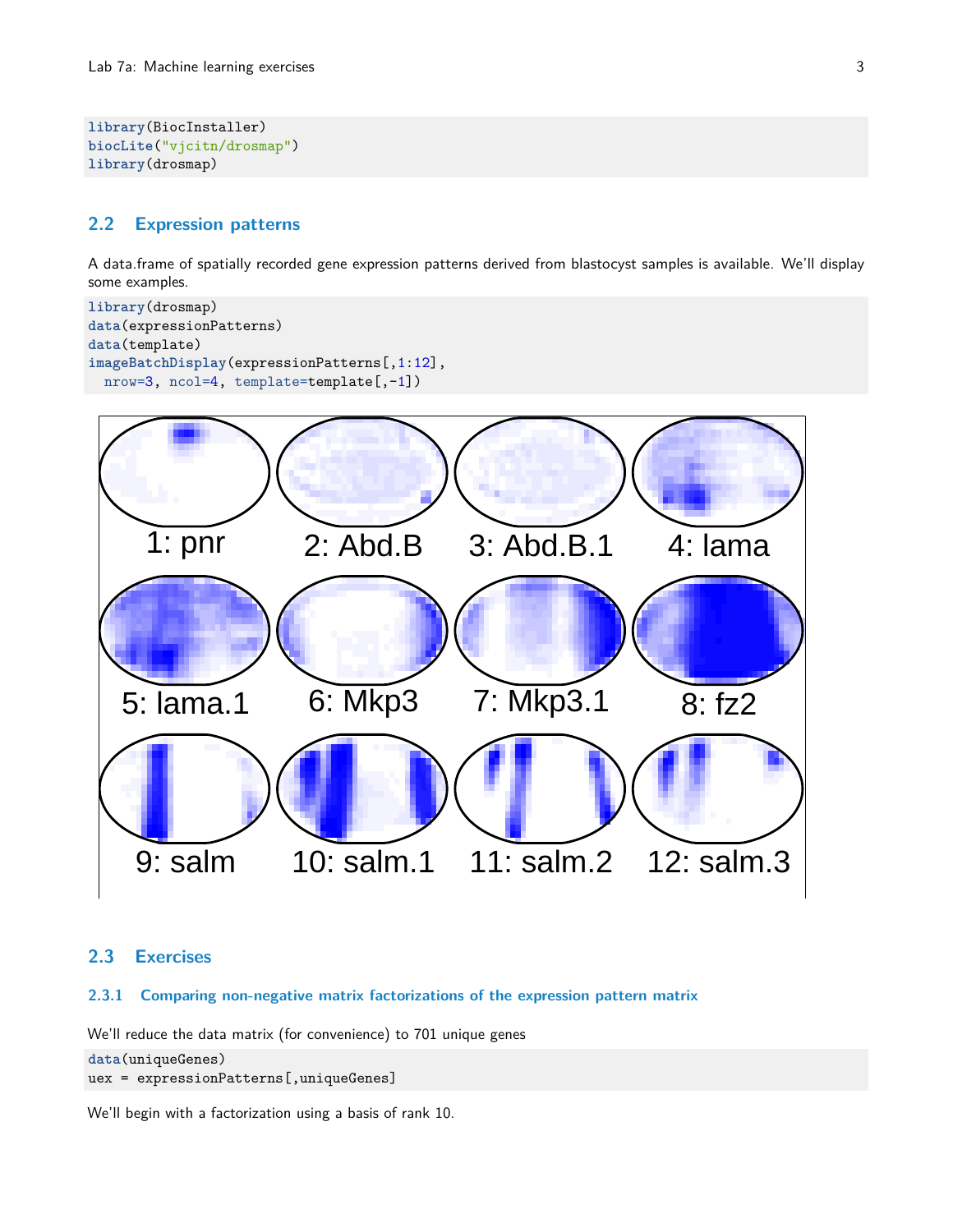```
set.seed(123)
library(NMF)
m10 =nmf(uex, rank=10)
m10
## <Object of class: NMFfit>
## # Model:
## <Object of class:NMFstd>
## features: 405
## basis/rank: 10
## samples: 701
## # Details:
## algorithm: brunet
## seed: random
## RNG: 403L, 624L, ..., 2099891502L [e38d032700af470a3a1013304e0fcab6]
## distance metric: 'KL'
## residuals: 4901.298
## Iterations: 2000
## Timing:
## user system elapsed
## 44.356 4.256 51.406
```
The authors of the [Wu et al. 2016 PNAS paper](http://www.pnas.org/content/113/16/4290.full) justify a rank 21 basis.

**set.seed**(123) **library**(NMF) m21 =**nmf**(uex, rank=21)

To visualize the clustering of the expression patterns with the rank 10 basis, use

**imageBatchDisplay**(**basis**(m10), nrow=4,ncol=3,template=template[,-1])



The 'predicted' matrix with the rank 10 basis is